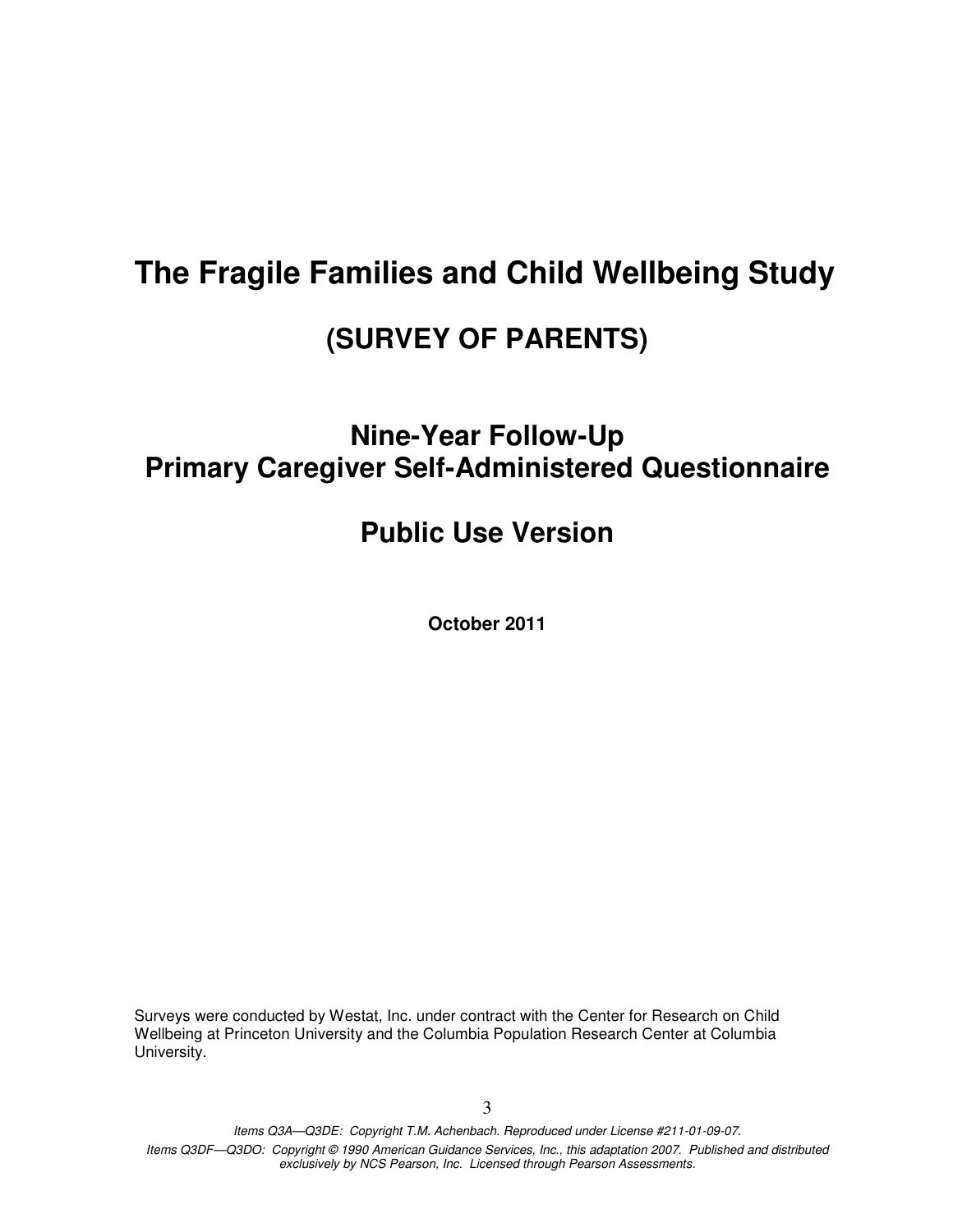This questionnaire is about you and the child living with you who is participating in the Survey of Parents. Whenever you see (CHILD), it is referring to the child who is part of this study. This questionnaire is to be filled out by you. It will take about 20 minutes to complete. If you have questions about any item, you may ask the interviewer for an explanation.

Q1. Children often do things that are wrong, disobey, or make their parents angry. We would like to know what you have done when (CHILD) did something wrong or made you upset or angry.

Please read the following list of things you might have done in the past year. For each item record whether you have done this once in the past year, twice, 3-5 times, 6-10 times, 11-20 times, more than 20 times in the past year, or have you done it but not in the past year, or has it never happened?

For each item, mark (X) one response

|                  |                                                                                                             | <b>ONCE</b>  | <b>TWICE</b>   | 3-5<br><b>TIMES</b> | $6 - 10$<br><b>TIMES</b> | $11 - 20$<br><b>TIMES</b> | <b>MORE</b><br><b>THAN</b><br>20<br><b>TIMES</b> | <b>YES</b><br><b>BUT</b><br><b>NOT</b><br>IN<br><b>PAST</b><br><b>YEAR</b> | <b>THIS HAS</b><br><b>NEVER</b><br><b>HAPPENED</b> |
|------------------|-------------------------------------------------------------------------------------------------------------|--------------|----------------|---------------------|--------------------------|---------------------------|--------------------------------------------------|----------------------------------------------------------------------------|----------------------------------------------------|
| Q <sub>1</sub> A | Explained to (CHILD) why<br>something he or she did was wrong                                               | 1            | $\overline{2}$ | 3                   | $\overline{4}$           | 5                         | $6\,$                                            | 7                                                                          | 8                                                  |
| Q1B              | Put (CHILD) in "time out" (or sent<br>(CHILD) to his or her room)                                           | 1            | $\overline{2}$ | 3                   | $\overline{4}$           | 5                         | 6                                                | $\overline{7}$                                                             | 8                                                  |
| Q <sub>1</sub> C |                                                                                                             | $\mathbf{1}$ | $\overline{2}$ | 3                   | $\overline{4}$           | 5                         | 6                                                | $\overline{7}$                                                             | 8                                                  |
| Q <sub>1</sub> D | Hit him or her on the bottom with<br>something like a belt, hairbrush, a<br>stick or some other hard object | 1            | 2              | 3                   | 4                        | 5                         | 6                                                | 7                                                                          | 8                                                  |
| Q <sub>1</sub> E | Gave him/her something else to do<br>instead of what he or she was doing                                    | $\mathbf{1}$ | $\overline{2}$ | 3                   | $\overline{4}$           | 5                         | 6                                                | $\overline{7}$                                                             | 8                                                  |
| Q1F              | Shouted, yelled, or screamed at                                                                             | 1            | $\overline{2}$ | 3                   | 4                        | 5                         | 6                                                | 7                                                                          | 8                                                  |
| Q1G              | Spanked him or her on the bottom<br>with your bare hand                                                     | $\mathbf{1}$ | $\overline{2}$ | 3                   | $\overline{4}$           | 5                         | 6                                                | $\overline{7}$                                                             | 8                                                  |
| Q1H              | Swore or cursed at him or her                                                                               | 1            | $\overline{2}$ | 3                   | $\overline{4}$           | 5                         | 6                                                | 7                                                                          | 8                                                  |
| Q11              | Said you would send him or her<br>away or would kick him or her out of                                      | $\mathbf{1}$ | $\overline{2}$ | 3                   | 4                        | 5                         | 6                                                | $\overline{7}$                                                             | 8                                                  |
| Q <sub>1</sub> J | Threatened to spank or hit him or<br>her but did not actually do it                                         | 1            | $\overline{2}$ | 3                   | $\overline{4}$           | 5                         | 6                                                | 7                                                                          | 8                                                  |
| Q1K              | Slapped him or her on the hand,                                                                             | $\mathbf{1}$ | $\overline{2}$ | 3                   | $\overline{4}$           | 5                         | 6                                                | $\overline{7}$                                                             | 8                                                  |
| Q <sub>1</sub> L | Took away privileges from him or                                                                            | 1            | $\overline{2}$ | 3                   | 4                        | 5                         | 6                                                | $\overline{7}$                                                             | 8                                                  |
| Q <sub>1</sub> M |                                                                                                             | $\mathbf{1}$ | 2              | 3                   | $\overline{4}$           | 5                         | 6                                                | 7                                                                          | 8                                                  |
| Q1N              | Called him or her dumb or lazy or<br>some other name like that                                              | 1            | 2              | 3                   | 4                        | 5                         | 6                                                | 7                                                                          | 8                                                  |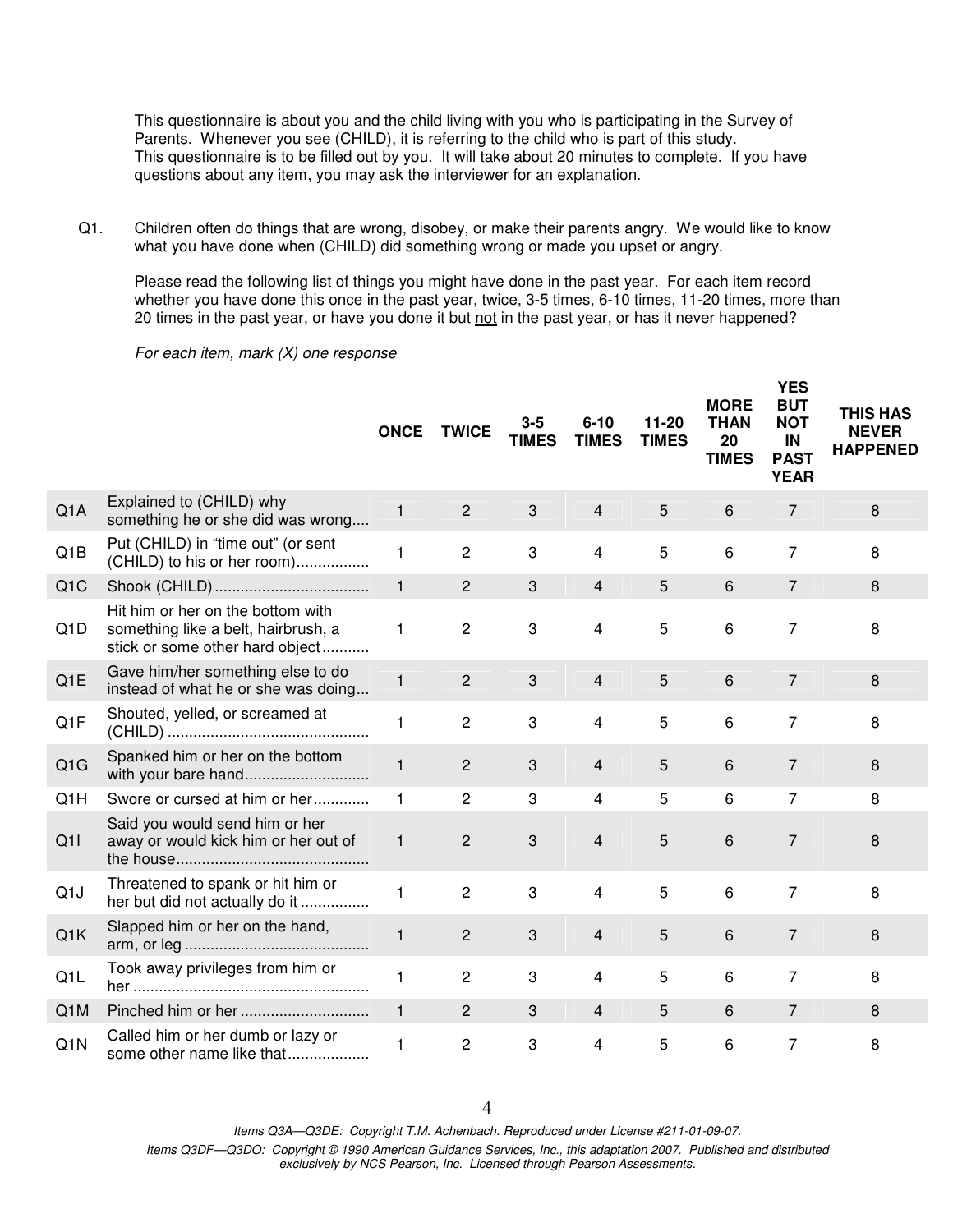Q2. Sometimes things can get in the way of caring for your child the way you would like to: for example, money problems, personal problems, or having a lot to do.

 For each item, please record how many times in the past year this has happened to you in trying to care for (CHILD). Was it once in the past year, twice, 3-5 times, 6-10 times, 11-20 times, more than 20 times in the past year, it happened, but not in the past year, or has this never happened?

For each item, mark (X) one response

|                  |                                                                                                                                                 | <b>ONCE</b>  | <b>TWICE</b>   | $3 - 5$<br><b>TIMES</b> | $6 - 10$<br><b>TIMES</b> | $11 - 20$<br><b>TIMES</b> | <b>MORE</b><br><b>THAN</b><br>20<br><b>TIMES</b> | <b>YES</b><br><b>BUT</b><br><b>NOT</b><br>IN<br><b>PAST</b><br><b>YEAR</b> | <b>THIS HAS</b><br><b>NEVER</b><br><b>HAPPENED</b> |
|------------------|-------------------------------------------------------------------------------------------------------------------------------------------------|--------------|----------------|-------------------------|--------------------------|---------------------------|--------------------------------------------------|----------------------------------------------------------------------------|----------------------------------------------------|
| Q <sub>2</sub> A | Had to leave<br>(CHILD)<br>home alone,<br>even when<br>you thought<br>some adult<br>should be<br>with him or<br>her                             | $\mathbf{1}$ | $\overline{2}$ | 3                       | $\overline{4}$           | $5\phantom{.0}$           | $\,6\,$                                          | $\overline{7}$                                                             | 8                                                  |
| Q2B              | Were so<br>caught up<br>with your<br>own<br>problems that<br>you were not<br>able to show<br>or tell<br>(CHILD) that<br>you loved<br>him or her | $\mathbf{1}$ | $\overline{2}$ | 3                       | $\overline{4}$           | 5                         | 6                                                | $\overline{7}$                                                             | 8                                                  |
| Q2C              | Were not<br>able to make<br>sure (CHILD)<br>got the food<br>he or she<br>needed                                                                 | $\mathbf{1}$ | $\overline{2}$ | $\mathfrak{S}$          | $\overline{4}$           | $\overline{5}$            | $6\,$                                            | $\overline{7}$                                                             | 8                                                  |
| Q <sub>2</sub> D | Were not<br>able to make<br>sure (CHILD)<br>got to a<br>doctor or<br>hospital<br>when he or<br>she needed it                                    | $\mathbf{1}$ | $\overline{2}$ | 3                       | $\overline{4}$           | 5                         | $\,6\,$                                          | $\overline{7}$                                                             | 8                                                  |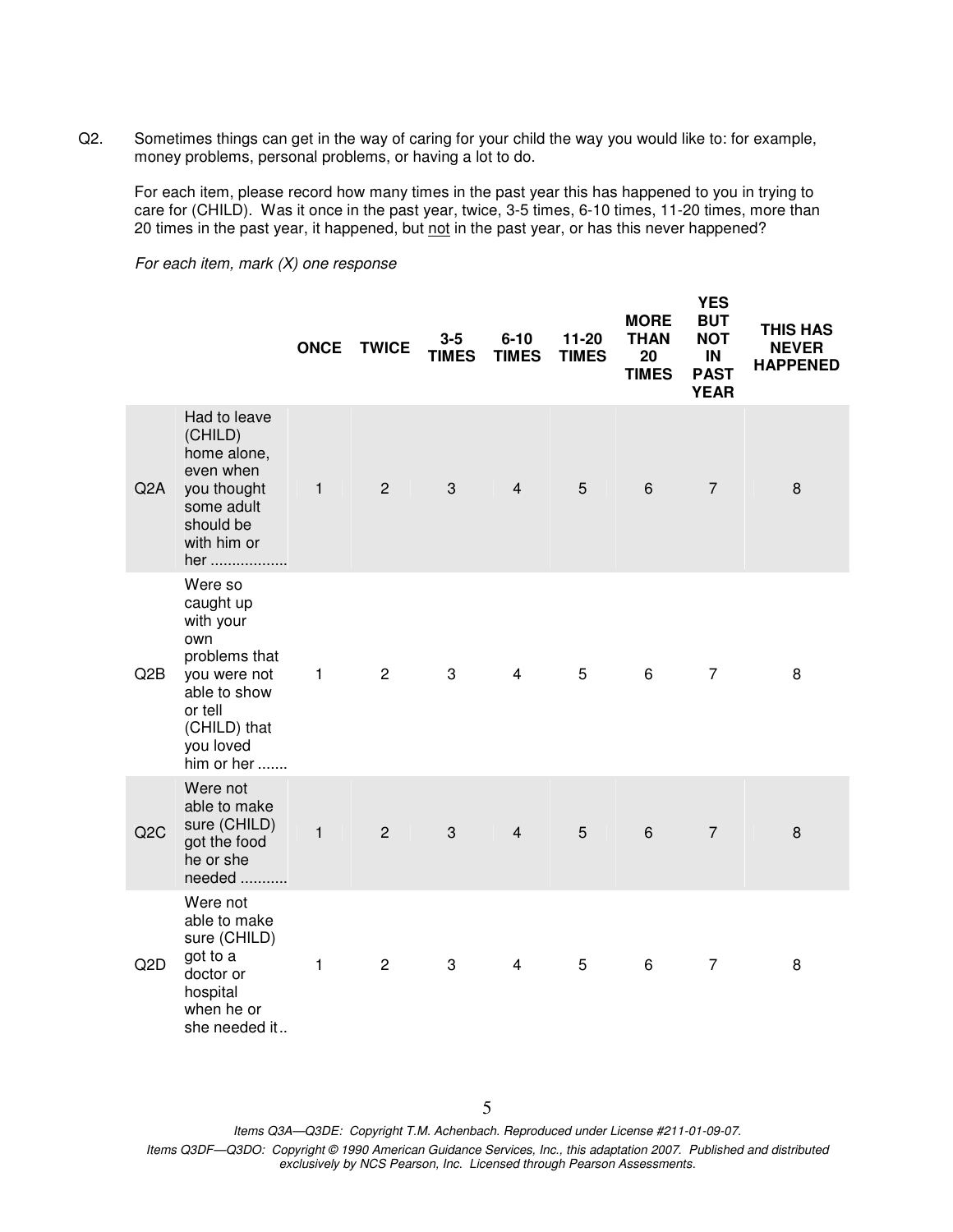| Q <sub>2</sub> E | Were so<br>drunk or high<br>that you had<br>a problem<br>taking care of<br>(CHILD) |  | $\mathcal{D}$ | 3 | 4 | b | 6 |  | 8 |
|------------------|------------------------------------------------------------------------------------|--|---------------|---|---|---|---|--|---|
|------------------|------------------------------------------------------------------------------------|--|---------------|---|---|---|---|--|---|

Q3. The following questions are about (CHILD) and how he or she behaves.

For each item, please report whether this is Not True (so far as you know), Somewhat or Sometimes True, OR Very True or Often True for (CHILD)?

For each item, mark (X) one response.

|                  |                                                 | <b>NOT</b><br><b>TRUE</b> | <b>SOMEWHAT</b><br><b>OR</b><br><b>SOMETIMES</b><br><b>TRUE</b> | <b>VERY</b><br><b>TRUE</b><br><b>OR</b><br><b>OFTEN</b><br><b>TRUE</b> |
|------------------|-------------------------------------------------|---------------------------|-----------------------------------------------------------------|------------------------------------------------------------------------|
| Q3A              |                                                 | $\mathbf{1}$              | $\overline{2}$                                                  | 3                                                                      |
| Q3B              |                                                 | $\mathbf{1}$              | $\overline{2}$                                                  | 3                                                                      |
| Q <sub>3</sub> C |                                                 | $\mathbf{1}$              | $\overline{c}$                                                  | 3                                                                      |
| Q3D              |                                                 | $\mathbf{1}$              | $\overline{2}$                                                  | 3                                                                      |
| Q3E              |                                                 | $\mathbf{1}$              | $\overline{c}$                                                  | 3                                                                      |
| Q3F              |                                                 | $\mathbf{1}$              | $\overline{2}$                                                  | 3                                                                      |
| Q3G              | Can't concentrate, can't pay attention for long | $\mathbf{1}$              | 2                                                               | 3                                                                      |
| Q3H              |                                                 | $\mathbf{1}$              | $\overline{2}$                                                  | 3                                                                      |
| Q <sub>31</sub>  |                                                 | $\mathbf{1}$              | $\overline{c}$                                                  | 3                                                                      |
| Q <sub>3</sub> J |                                                 | $\mathbf{1}$              | $\overline{c}$                                                  | 3                                                                      |
| Q3K              |                                                 | $\mathbf{1}$              | $\overline{c}$                                                  | 3                                                                      |
| Q3L              |                                                 | $\mathbf{1}$              | $\overline{2}$                                                  | 3                                                                      |
| Q3M              |                                                 | $\mathbf{1}$              | $\overline{c}$                                                  | 3                                                                      |
| Q <sub>3</sub> N |                                                 | $\mathbf{1}$              | $\overline{2}$                                                  | 3                                                                      |
| Q3O              | Is cruel, bullies, or shows meanness to others  | $\mathbf{1}$              | $\overline{c}$                                                  | 3                                                                      |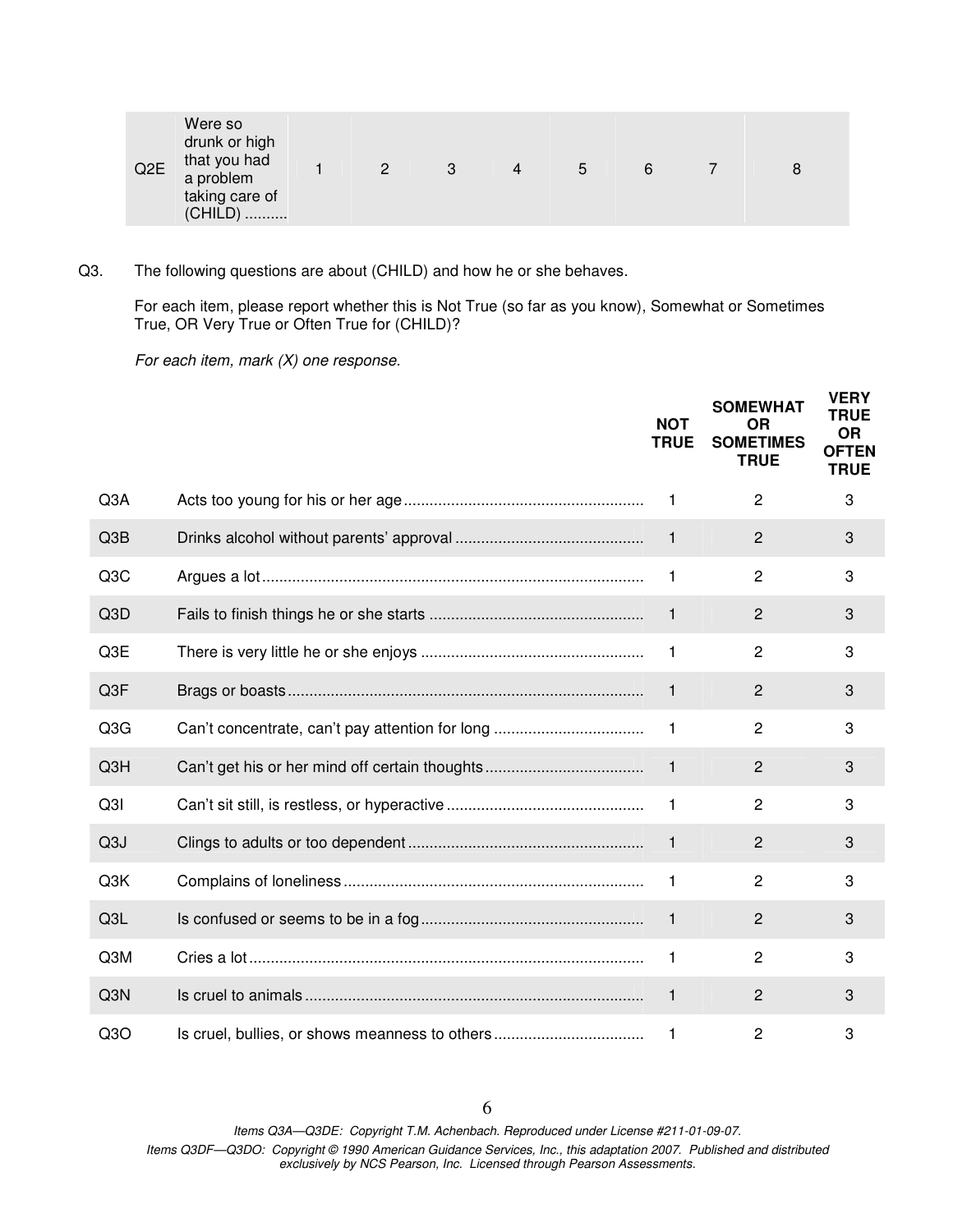|      |                                                                 | <b>NOT</b><br><b>TRUE</b> | <b>SOMEWHAT</b><br><b>OR</b><br><b>SOMETIMES</b><br><b>TRUE</b> | <b>VERY</b><br><b>TRUE</b><br><b>OR</b><br><b>OFTEN</b><br><b>TRUE</b> |
|------|-----------------------------------------------------------------|---------------------------|-----------------------------------------------------------------|------------------------------------------------------------------------|
| Q3P  |                                                                 | $\mathbf{1}$              | $\overline{2}$                                                  | 3                                                                      |
| Q3Q  |                                                                 | 1                         | $\overline{c}$                                                  | 3                                                                      |
| Q3R  |                                                                 | $\mathbf{1}$              | $\overline{2}$                                                  | 3                                                                      |
| Q3S  |                                                                 | 1                         | $\overline{c}$                                                  | 3                                                                      |
| Q3T  |                                                                 | $\mathbf{1}$              | $\overline{c}$                                                  | 3                                                                      |
| Q3U  |                                                                 | $\mathbf{1}$              | $\overline{c}$                                                  | 3                                                                      |
| Q3V  |                                                                 | $\mathbf{1}$              | $\overline{c}$                                                  | 3                                                                      |
| Q3W  |                                                                 | 1                         | $\overline{c}$                                                  | 3                                                                      |
| Q3X  |                                                                 | $\mathbf{1}$              | $\overline{c}$                                                  | 3                                                                      |
| Q3Y  |                                                                 | $\mathbf{1}$              | $\overline{c}$                                                  | 3                                                                      |
| Q3AA |                                                                 | $\mathbf{1}$              | $\overline{c}$                                                  | 3                                                                      |
| Q3AB | Fears certain animals, situations, or places, other than school | $\mathbf{1}$              | $\overline{c}$                                                  | 3                                                                      |
| Q3AC |                                                                 | $\mathbf{1}$              | $\overline{2}$                                                  | 3                                                                      |
| Q3AD | Fears he or she might think or do something bad                 | $\mathbf{1}$              | 2                                                               | 3                                                                      |
| Q3AE |                                                                 | $\mathbf{1}$              | $\overline{2}$                                                  | 3                                                                      |
| Q3AF | Feels or complains that no one loves him or her                 | 1                         | $\overline{c}$                                                  | 3                                                                      |
| Q3AG |                                                                 | $\mathbf{1}$              | $\overline{2}$                                                  | 3                                                                      |
| Q3AH |                                                                 | 1.                        | $\overline{c}$                                                  | 3                                                                      |
| Q3AI |                                                                 | 1                         | $\mathbf{2}$                                                    | 3                                                                      |
| Q3AJ |                                                                 | 1                         | $\overline{2}$                                                  | 3                                                                      |
| Q3AK |                                                                 | $\mathbf{1}$              | $\overline{2}$                                                  | 3                                                                      |
| Q3AL |                                                                 | $\mathbf{1}$              | 2                                                               | 3                                                                      |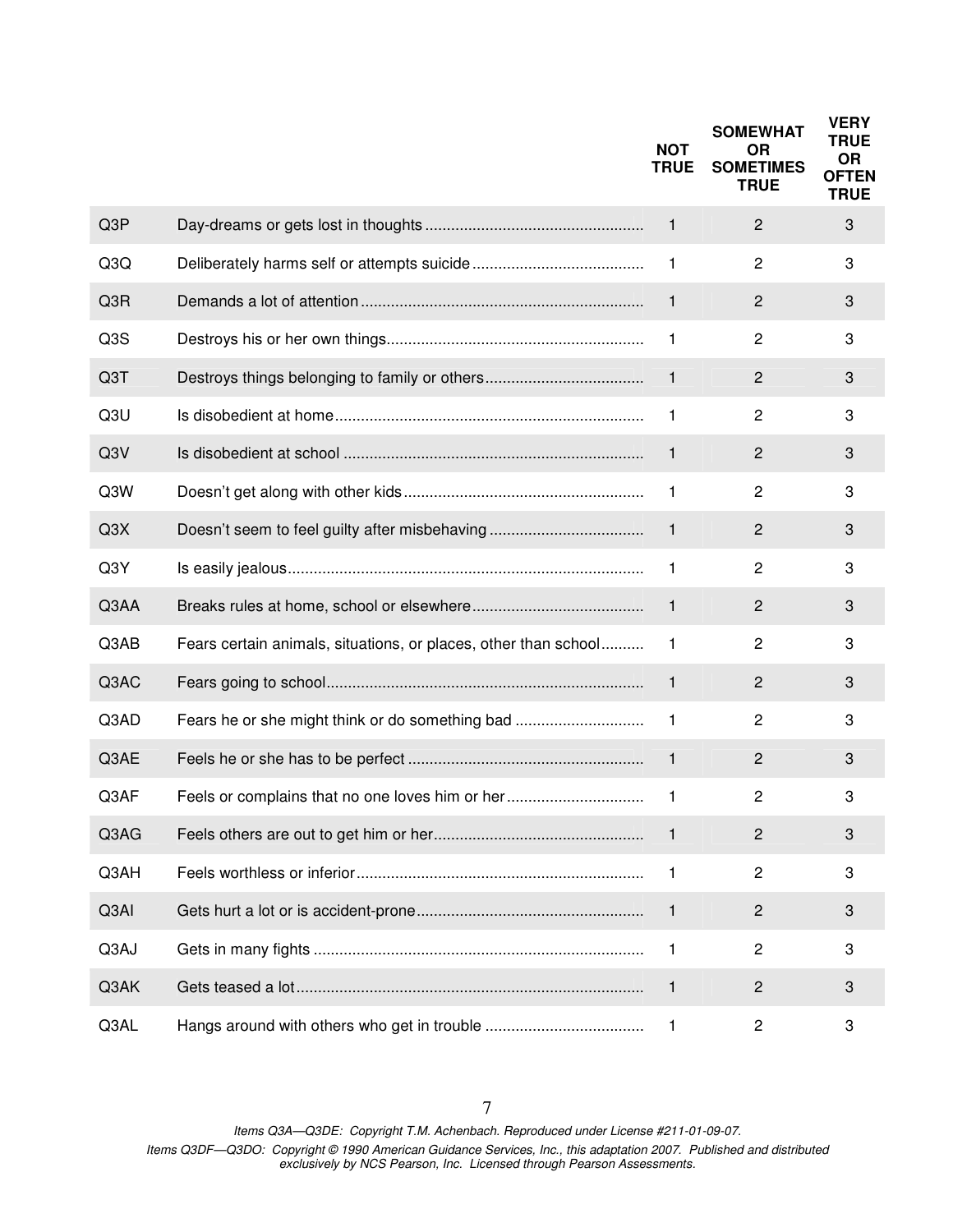|       |                                                    | <b>NOT</b><br><b>TRUE</b> | <b>SOMEWHAT</b><br><b>OR</b><br><b>SOMETIMES</b><br><b>TRUE</b> | <b>VERY</b><br><b>TRUE</b><br><b>OR</b><br><b>OFTEN</b><br><b>TRUE</b> |
|-------|----------------------------------------------------|---------------------------|-----------------------------------------------------------------|------------------------------------------------------------------------|
| Q3AM  |                                                    | $\mathbf{1}$              | $\overline{2}$                                                  | 3                                                                      |
| Q3AN  |                                                    | 1                         | $\overline{c}$                                                  | 3                                                                      |
| Q3AO  |                                                    | $\mathbf{1}$              | $\overline{2}$                                                  | 3                                                                      |
| Q3AP  |                                                    | 1                         | $\overline{c}$                                                  | 3                                                                      |
| Q3AQ  |                                                    | $\mathbf{1}$              | $\mathbf{2}$                                                    | 3                                                                      |
| Q3AR  |                                                    | $\mathbf{1}$              | $\overline{c}$                                                  | 3                                                                      |
| Q3AS  |                                                    | $\mathbf 1$               | $\overline{2}$                                                  | 3                                                                      |
| Q3AT  |                                                    | $\mathbf{1}$              | $\overline{c}$                                                  | 3                                                                      |
| Q3AU  | Is constipated, doesn't have bowel movements       | $\mathbf{1}$              | $\overline{2}$                                                  | 3                                                                      |
| Q3AV  |                                                    | 1                         | $\overline{c}$                                                  | 3                                                                      |
| Q3AW  |                                                    | $\mathbf{1}$              | $\overline{2}$                                                  | 3                                                                      |
| Q3AX  |                                                    | $\mathbf{1}$              | $\overline{c}$                                                  | 3                                                                      |
| Q3AY  |                                                    | $\mathbf{1}$              | $\overline{2}$                                                  | 3                                                                      |
| Q3AZ  |                                                    | $\mathbf{1}$              | $\overline{c}$                                                  | 3                                                                      |
| Q3BA  |                                                    | 1                         | $\overline{2}$                                                  | 3                                                                      |
| Q3BB  | Has physical problems without known medical cause: |                           |                                                                 |                                                                        |
| q3bb1 |                                                    | $\mathbf{1}$              | 2                                                               | 3                                                                      |
| q3bb2 |                                                    | $\mathbf{1}$              | $\mathbf{2}$                                                    | 3                                                                      |
| q3bb3 |                                                    | 1                         | 2                                                               | 3                                                                      |
| q3bb4 |                                                    | $\mathbf{1}$              | $\overline{c}$                                                  | 3                                                                      |
| q3bb5 |                                                    | $\mathbf{1}$              | 2                                                               | 3                                                                      |
| q3bb6 |                                                    | 1                         | $\overline{c}$                                                  | 3                                                                      |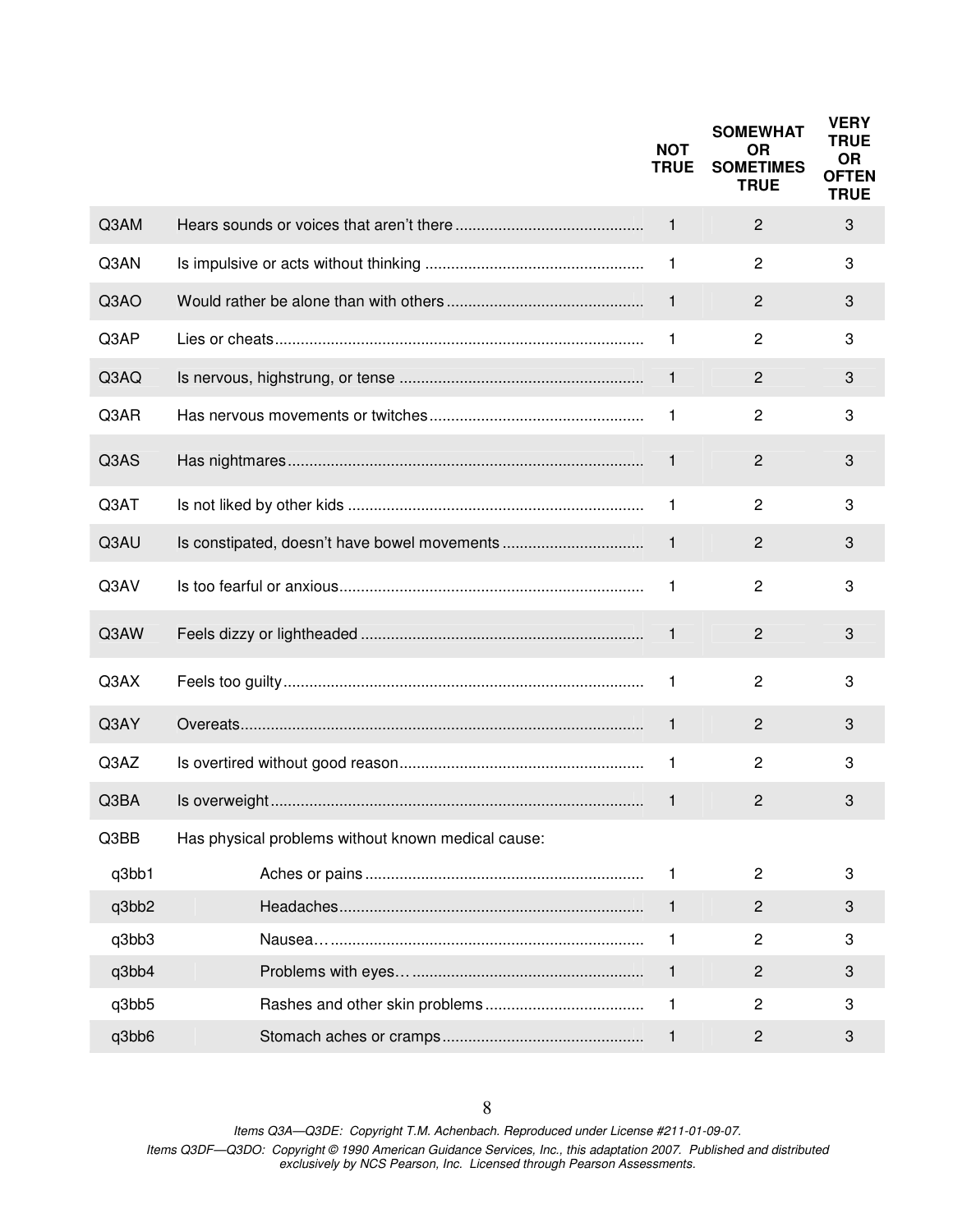|         |                                                     | <b>NOT</b><br><b>TRUE</b> | <b>SOMEWHAT</b><br><b>OR</b><br><b>SOMETIMES</b><br><b>TRUE</b> | <b>VERY</b><br><b>TRUE</b><br><b>OR</b><br><b>OFTEN</b><br><b>TRUE</b> |
|---------|-----------------------------------------------------|---------------------------|-----------------------------------------------------------------|------------------------------------------------------------------------|
| q3bb7   |                                                     | 1                         | $\overline{c}$                                                  | 3                                                                      |
| q3bb101 |                                                     | $\mathbf{1}$              | $\overline{2}$                                                  | $\sqrt{3}$                                                             |
| q3bb102 |                                                     | 1                         | $\overline{c}$                                                  | 3                                                                      |
| q3bb103 |                                                     | $\mathbf{1}$              | $\overline{c}$                                                  | $\sqrt{3}$                                                             |
| q3bb104 |                                                     | 1                         | $\overline{c}$                                                  | 3                                                                      |
| q3bb8   | Other Please specify.                               | $\mathbf{1}$              | $\overline{2}$                                                  | 3                                                                      |
| Q3BC    |                                                     | 1                         | $\overline{c}$                                                  | 3                                                                      |
| Q3BD    |                                                     | $\mathbf{1}$              | $\overline{c}$                                                  | 3                                                                      |
| Q3BE    |                                                     | 1                         | $\overline{c}$                                                  | 3                                                                      |
| Q3BF    |                                                     | $\mathbf{1}$              | $\overline{c}$                                                  | 3                                                                      |
| Q3BG    |                                                     | 1                         | $\overline{c}$                                                  | 3                                                                      |
| Q3BH    |                                                     | $\mathbf{1}$              | $\overline{c}$                                                  | 3                                                                      |
| Q3BI    |                                                     | 1                         | $\overline{c}$                                                  | 3                                                                      |
| Q3BJ    |                                                     | $\mathbf{1}$              | $\overline{2}$                                                  | 3                                                                      |
| Q3BK    |                                                     | 1                         | 2                                                               | 3                                                                      |
| Q3BL    | Repeats certain acts over and over; has compulsions | 1                         | $\overline{2}$                                                  | 3                                                                      |
| Q3BM    |                                                     | 1                         | 2                                                               | 3                                                                      |
| Q3BN    |                                                     | $\mathbf{1}$              | $\overline{2}$                                                  | 3                                                                      |
| Q3BO    |                                                     | $\mathbf{1}$              | $\overline{c}$                                                  | 3                                                                      |
| Q3BP    |                                                     | $\mathbf{1}$              | $\overline{2}$                                                  | 3                                                                      |
| Q3BQ    |                                                     | 1                         | $\overline{c}$                                                  | 3                                                                      |
| Q3BR    |                                                     | 1                         | $\overline{c}$                                                  | 3                                                                      |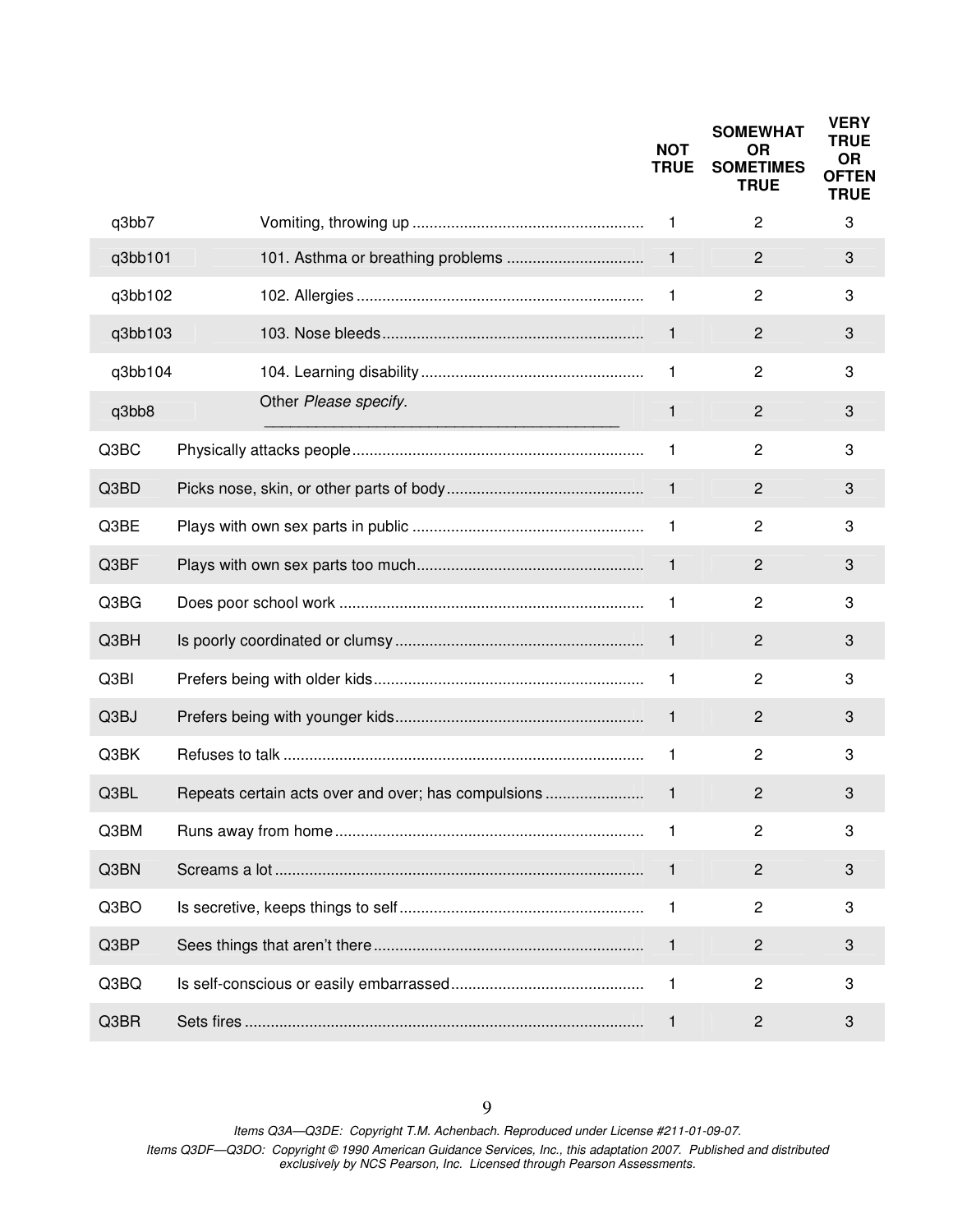|                   |                                                  | <b>NOT</b><br><b>TRUE</b> | <b>SOMEWHAT</b><br><b>OR</b><br><b>SOMETIMES</b><br><b>TRUE</b> | <b>VERY</b><br><b>TRUE</b><br><b>OR</b><br><b>OFTEN</b><br><b>TRUE</b> |
|-------------------|--------------------------------------------------|---------------------------|-----------------------------------------------------------------|------------------------------------------------------------------------|
| Q3BS              |                                                  | $\mathbf{1}$              | 2                                                               | 3                                                                      |
| Q3BT              |                                                  | $\mathbf{1}$              | $\overline{2}$                                                  | 3                                                                      |
| Q3BU              |                                                  | 1                         | $\overline{c}$                                                  | 3                                                                      |
| Q3BV              |                                                  | $\mathbf{1}$              | $\overline{2}$                                                  | 3                                                                      |
| Q3BW              |                                                  | $\mathbf{1}$              | $\overline{c}$                                                  | 3                                                                      |
| Q3BX              |                                                  | $\mathbf 1$               | $\overline{c}$                                                  | 3                                                                      |
| Q3BY              |                                                  | $\mathbf{1}$              | $\mathbf{2}$                                                    | 3                                                                      |
| Q3BZ              |                                                  | $\mathbf 1$               | $\overline{2}$                                                  | 3                                                                      |
| Q3CA              |                                                  | 1                         | $\overline{2}$                                                  | 3                                                                      |
| Q3CB              | Stores up too many things he or she doesn't need | $\mathbf{1}$              | 2                                                               | 3                                                                      |
| Q3CD              |                                                  | $\mathbf{1}$              | $\overline{2}$                                                  | 3                                                                      |
| Q3CE              |                                                  | $\mathbf{1}$              | 2                                                               | 3                                                                      |
| Q3CF              |                                                  | $\mathbf{1}$              | 2                                                               | 3                                                                      |
| Q3CG              |                                                  | $\mathbf{1}$              | $\overline{2}$                                                  | 3                                                                      |
| Q3CH              |                                                  | $\mathbf{1}$              | $\overline{2}$                                                  | 3                                                                      |
| Q <sub>3</sub> Cl |                                                  | 1                         | 2                                                               | 3                                                                      |
| Q3CJ              |                                                  | $\mathbf{1}$              | 2                                                               | 3                                                                      |
| Q3CK              |                                                  | $\mathbf{1}$              | $\mathbf{2}$                                                    | 3                                                                      |
| Q3CL              |                                                  | $\mathbf{1}$              | $\overline{c}$                                                  | 3                                                                      |
| Q3CM              |                                                  | $\mathbf{1}$              | 2                                                               | 3                                                                      |
| Q3CN              |                                                  | $\mathbf{1}$              | $\overline{c}$                                                  | 3                                                                      |
| Q3CO              |                                                  | 1                         | $\overline{c}$                                                  | 3                                                                      |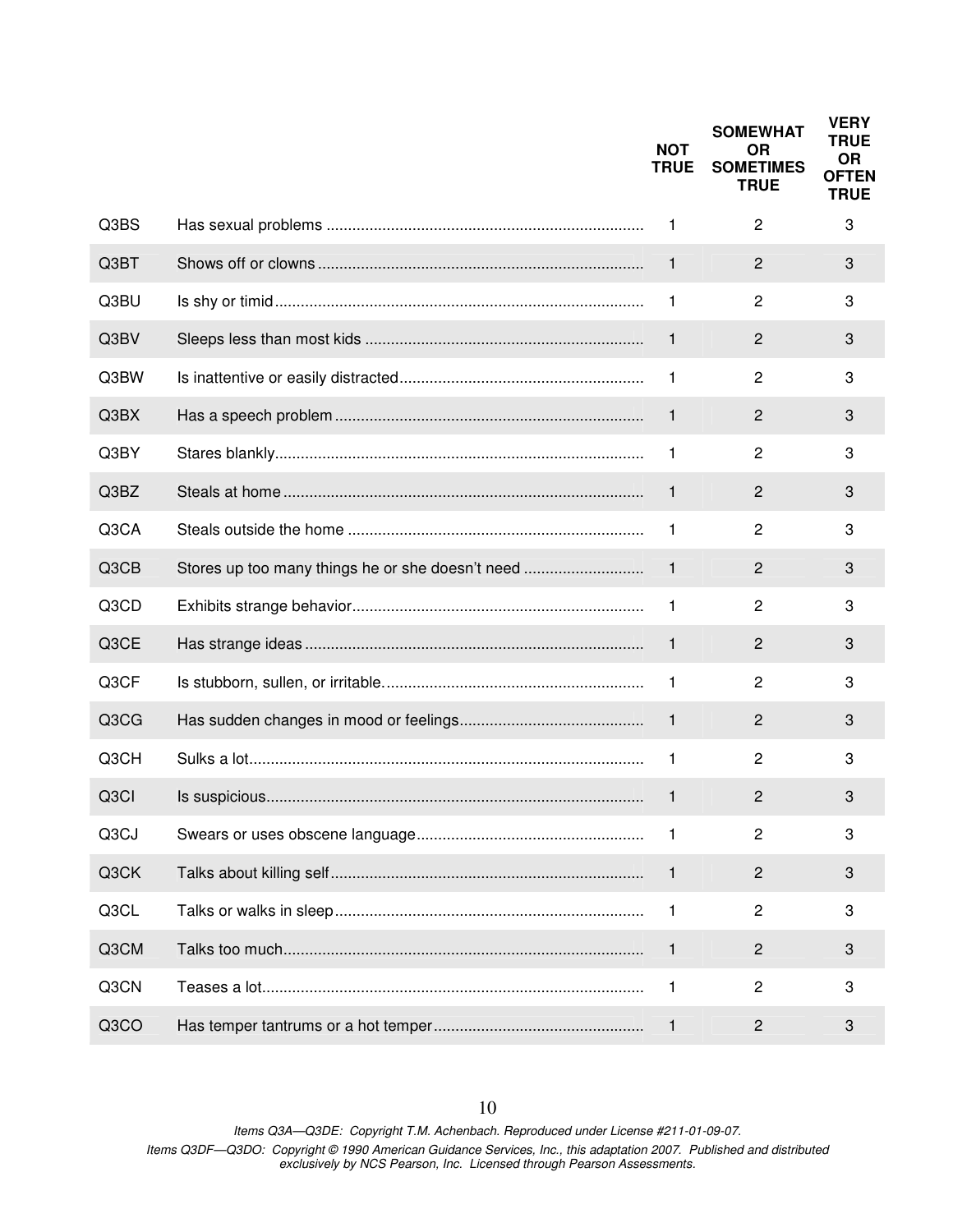|      |                                                                   | <b>NOT</b><br><b>TRUE</b> | <b>SOMEWHAT</b><br><b>OR</b><br><b>SOMETIMES</b><br><b>TRUE</b> | <b>VERY</b><br><b>TRUE</b><br><b>OR</b><br><b>OFTEN</b><br><b>TRUE</b> |
|------|-------------------------------------------------------------------|---------------------------|-----------------------------------------------------------------|------------------------------------------------------------------------|
| Q3CP |                                                                   | 1                         | $\mathbf{2}$                                                    | 3                                                                      |
| Q3CQ |                                                                   | $\mathbf{1}$              | 2                                                               | 3                                                                      |
| Q3CR |                                                                   | 1                         | $\overline{c}$                                                  | 3                                                                      |
| Q3CS |                                                                   | 1                         | 2                                                               | 3                                                                      |
| Q3CT |                                                                   | 1                         | $\overline{c}$                                                  | 3                                                                      |
| Q3CU |                                                                   | $\mathbf{1}$              | $\overline{2}$                                                  | 3                                                                      |
| Q3CV |                                                                   | 1                         | $\overline{c}$                                                  | 3                                                                      |
| Q3CW |                                                                   | $\mathbf{1}$              | $\overline{c}$                                                  | 3                                                                      |
| Q3CX |                                                                   | 1                         | $\overline{c}$                                                  | 3                                                                      |
| Q3CY |                                                                   | $\mathbf{1}$              | $\overline{c}$                                                  | 3                                                                      |
| Q3CZ |                                                                   | 1                         | 2                                                               | 3                                                                      |
| Q3DA | Is withdrawn, doesn't get involved with others                    | $\mathbf{1}$              | $\overline{c}$                                                  | 3                                                                      |
| Q3DB |                                                                   | 1                         | 2                                                               | 3                                                                      |
| Q3DC | Understands others' feelings, like when they are happy, sad, or   | $\mathbf{1}$              | $\overline{2}$                                                  | 3                                                                      |
| Q3DD | Is sympathetic toward other children's distress, tries to comfort | 1                         | $\overline{c}$                                                  | 3                                                                      |
| Q3DE | Is open and direct about what he or she wants                     | 1                         | 2                                                               | 3                                                                      |
| Q3DF |                                                                   | 1                         | 2                                                               | 3                                                                      |
| Q3DG |                                                                   | $\mathbf{1}$              | $\overline{c}$                                                  | 3                                                                      |
| Q3DH | Is self-confident in social situations such as parties or group   | 1                         | 2                                                               | 3                                                                      |
| Q3DI |                                                                   | $\mathbf{1}$              | $\overline{c}$                                                  | 3                                                                      |
| Q3DJ |                                                                   | 1                         | 2                                                               | 3                                                                      |
| Q3DK | Starts conversations rather than waiting for others to talk first | 1                         | $\overline{2}$                                                  | 3                                                                      |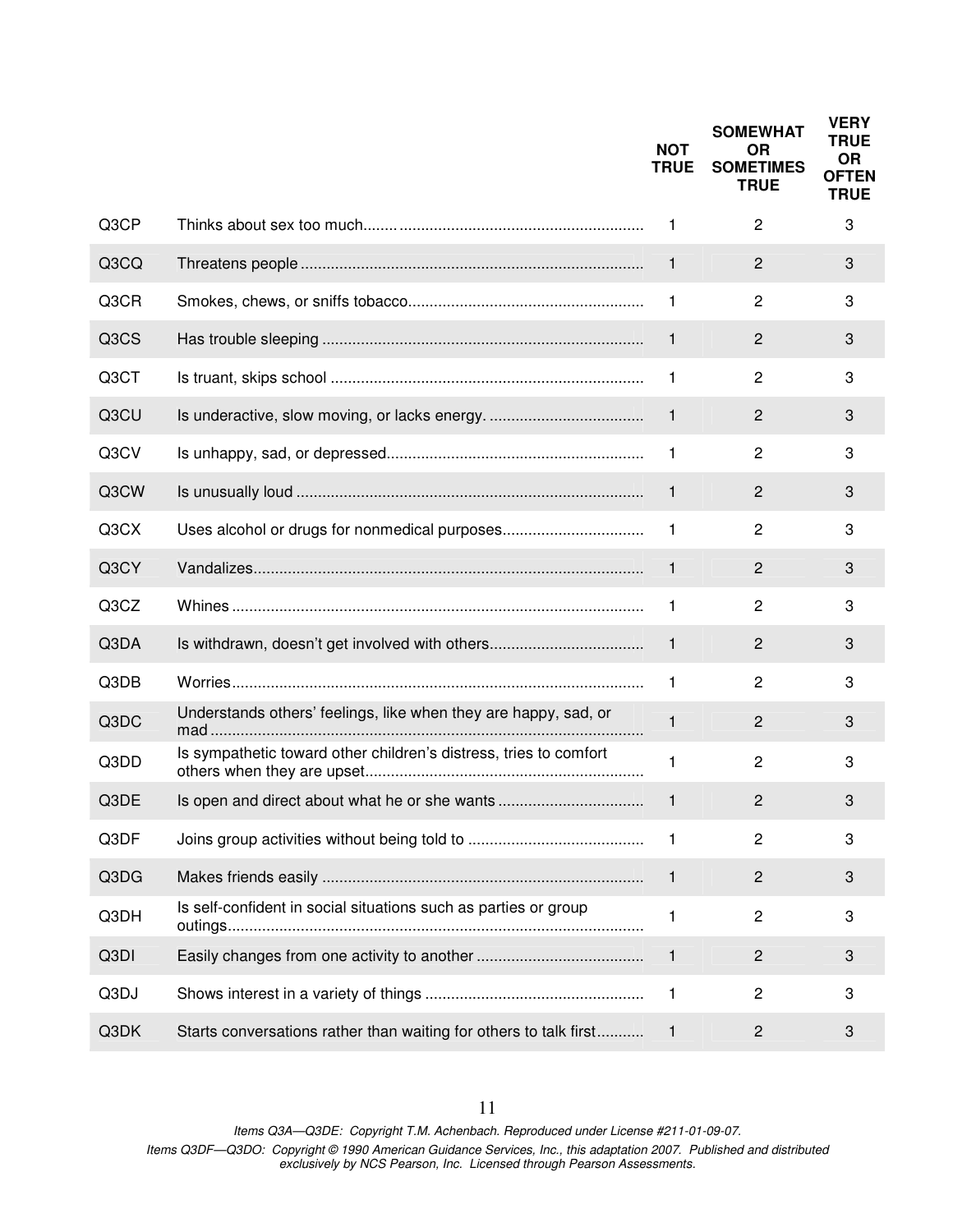|      | <b>NOT</b><br><b>TRUE</b> | <b>SOMEWHAT</b><br><b>OR</b><br><b>SOMETIMES</b><br><b>TRUE</b> | <b>VERY</b><br><b>TRUE</b><br><b>OR</b><br><b>OFTEN</b><br><b>TRUE</b> |
|------|---------------------------|-----------------------------------------------------------------|------------------------------------------------------------------------|
| Q3DL |                           | 2                                                               | 3                                                                      |
| Q3DM |                           | 2                                                               | 3                                                                      |
| Q3DN |                           | 2                                                               | 3                                                                      |
| Q3DO |                           |                                                                 | 3                                                                      |

| p5q4a |                                      |  |  |  |  |  |  |  |  |
|-------|--------------------------------------|--|--|--|--|--|--|--|--|
|       | ARE YOU (CHILD'S) BIOLOGICAL PARENT? |  |  |  |  |  |  |  |  |
|       |                                      |  |  |  |  |  |  |  |  |
|       |                                      |  |  |  |  |  |  |  |  |
|       |                                      |  |  |  |  |  |  |  |  |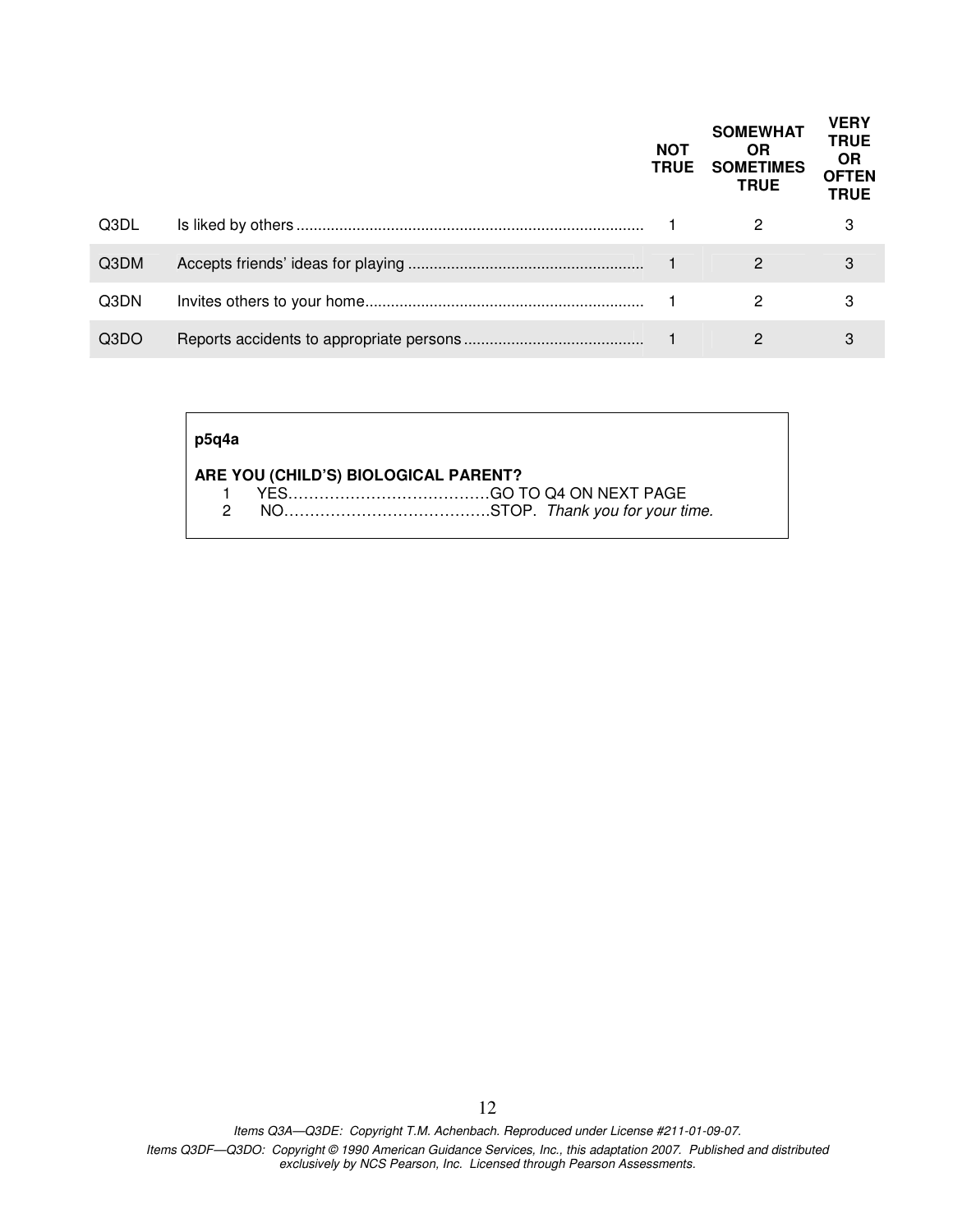Q4. Since (CHILD) was born, has Child Protective Services contacted you with concerns that any child or children in this household had been abused or neglected by a family member or someone else?

| Yes |  |
|-----|--|
|     |  |
|     |  |
|     |  |

Q5. How many times have you been contacted since (CHILD) was born? Please only count times Child Protective Services has contacted you because of new concerns about abuse or neglect.

|\_\_|\_\_| NUMBER OF TIMES

Q6. In what month and year did the most recent contact occur?



Q7. Were you told why Child Protective Services was contacting you?

| Yes |                                          |  |
|-----|------------------------------------------|--|
|     | $\ldots$ 2 $\longrightarrow$ Skip to Q10 |  |
|     |                                          |  |
|     |                                          |  |

Q8. What were the concerns that Child Protective Services told you?

Mark  $(X)$  all that apply

| p5q8_1 |  |
|--------|--|
| p5q8 2 |  |
| p5q8 3 |  |
| p5q8 4 |  |
|        |  |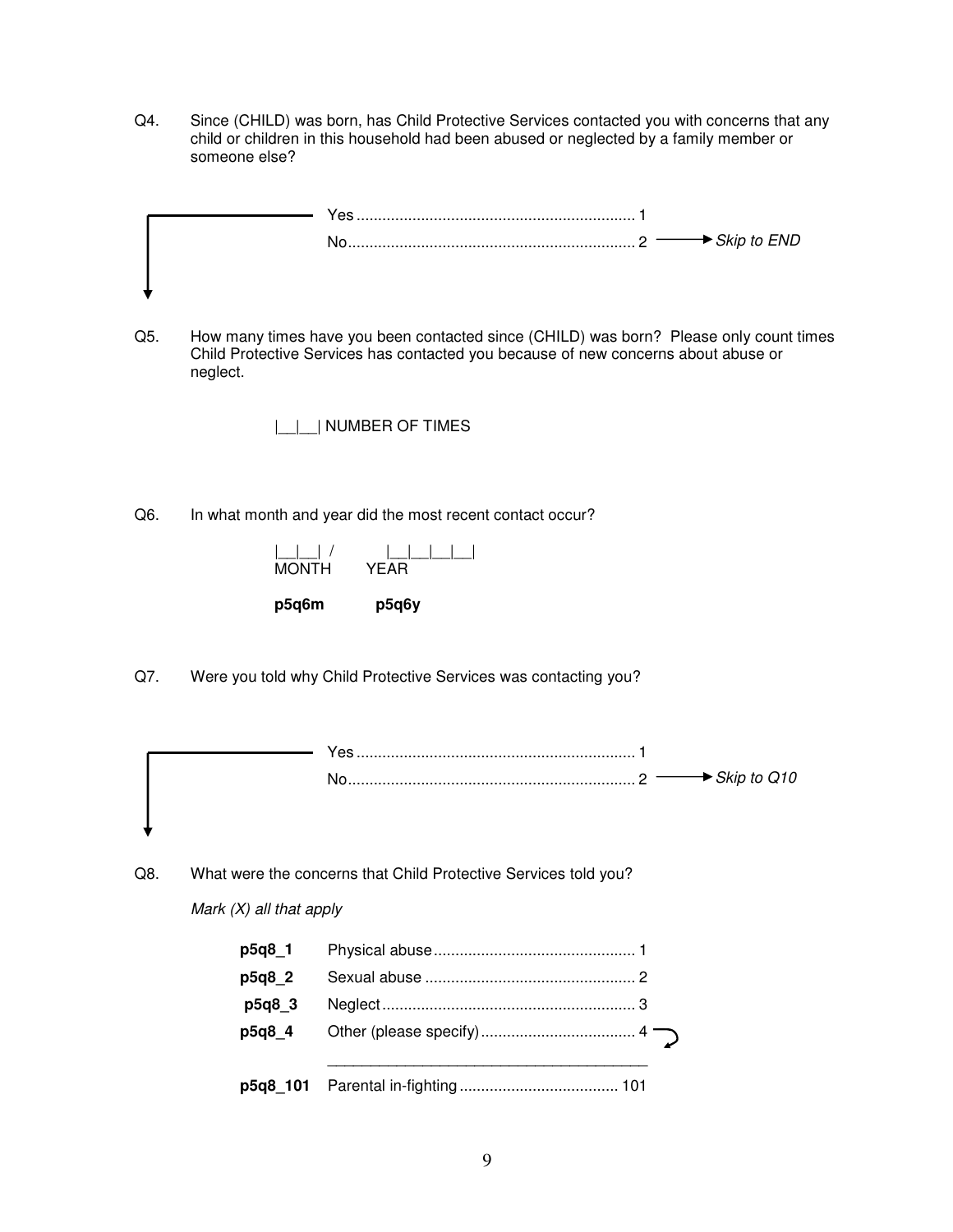Q9 Did this most recent contact concern (CHILD) or another child in this household, or both (CHILD) and other children in this household?

 REMEMBER, YOUR ANSWERS ARE CONFIDENTIAL, BUT YOU CAN REFUSE TO ANSWER ANY QUESTION.

Mark (X) one

| (CHILD) and other children  3 |  |
|-------------------------------|--|

Q10. Was Child Protective services concerned about actions by you yourself, someone else living in the household, or someone outside the household?

 REMEMBER, YOUR ANSWERS ARE CONFIDENTIAL, BUT YOU CAN REFUSE TO ANSWER ANY QUESTION.

Mark  $(X)$  all that apply

| p5q10 2 Someone else living in the household2 |  |
|-----------------------------------------------|--|
| p5q10_3 Someone outside the household3        |  |

Q11. Did a Child Protective Services worker monitor the case because of these concerns?

 REMEMBER, YOUR ANSWERS ARE CONFIDENTIAL, BUT YOU CAN REFUSE TO ANSWER ANY QUESTION.

> Yes, case monitored ...................................... 1 No, case not monitored .................................. 2